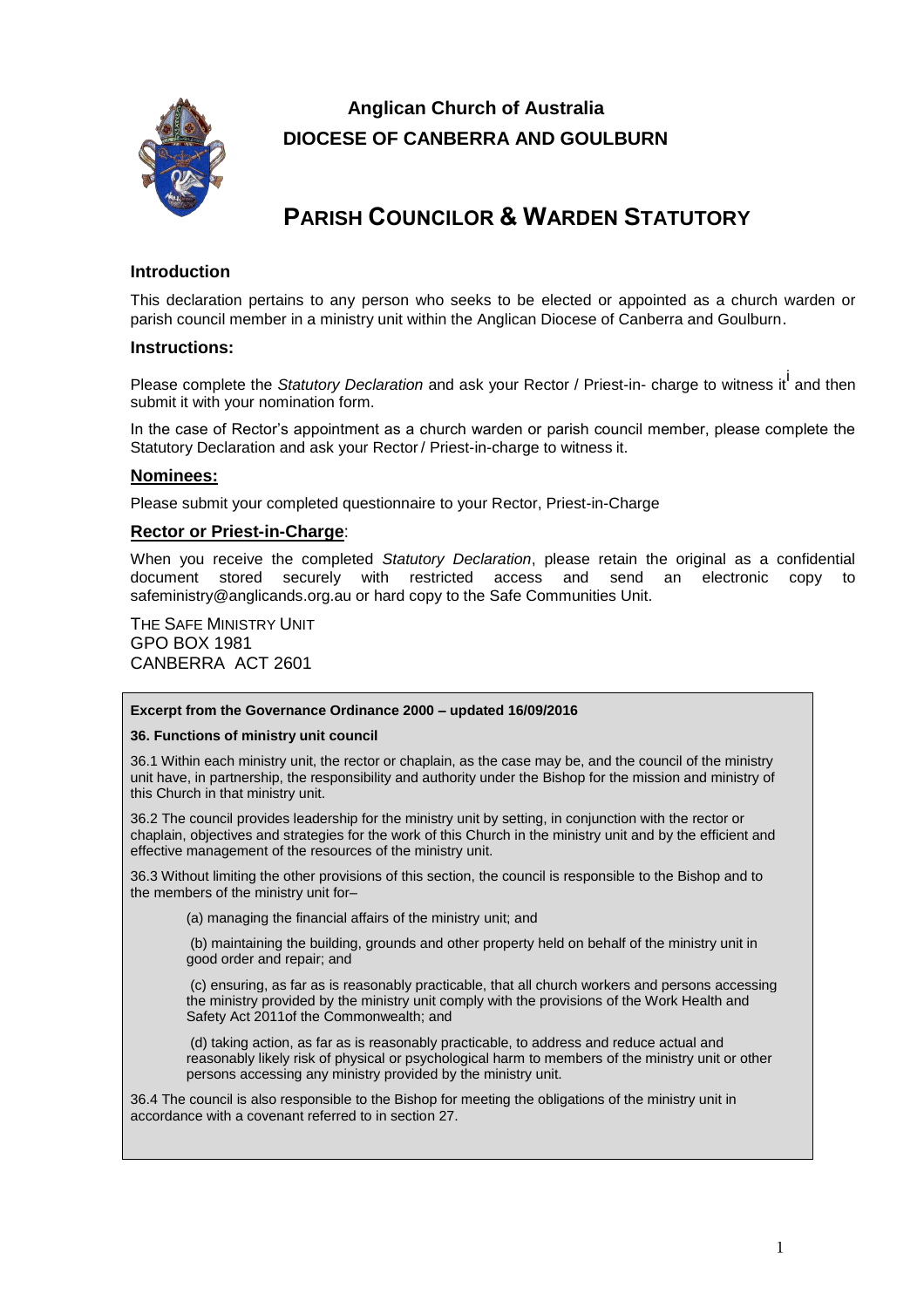

**Anglican Church of Australia DIOCESE OF CANBERRA & GOULBURN**

# **PARISH COUNCILOR & WARDEN STATUTORY**

I …….....................................................................................................(Name)

of ………………………………………………………………..…………..(Address)

do solemnly and sincerely declare that:

- 1. This declaration is made in support of my nomination for election or appointment for the position of church warden/parish council member (delete whichever is not applicable).
- 2. I was born on ............................................................................................
- 3. I declare I am 18 years or over and have been a communicant member of the Anglican Church for at least 12 months.
- 4. I declare that I am not a **disqualified person** in that I am not:
	- a. an undischarged bankrupt; or
	- b. a prohibited person<sup>ii</sup>; or
	- c. a person who, if they were resident in NSW, would be a prohibited person; or
	- d. a person in respect of whom information has been entered on the National Register<sup>iii</sup>; or
	- e. a person who has been convicted of an offence punishable by more than 10 years imprisonment; or
	- f. a person who has been convicted or found guilty of a sexual offence
	- 5. I further declare that:
		- a. I am not mentally incapacitated<sup>iv</sup>
		- b. I have not ever engaged in any of the following conduct, even though never having been charged:
			- sexual contact with someone under my care other than my spouse (such as a parishioner, client, patient, student, employee or subordinate); or
			- sexual contact with a person under the age of consent; or
			- illegal use, production, sale or distribution of pornographic materials, or
			- conduct likely to cause harm to a child, young person or vulnerable adult, or to put them at risk of harm.